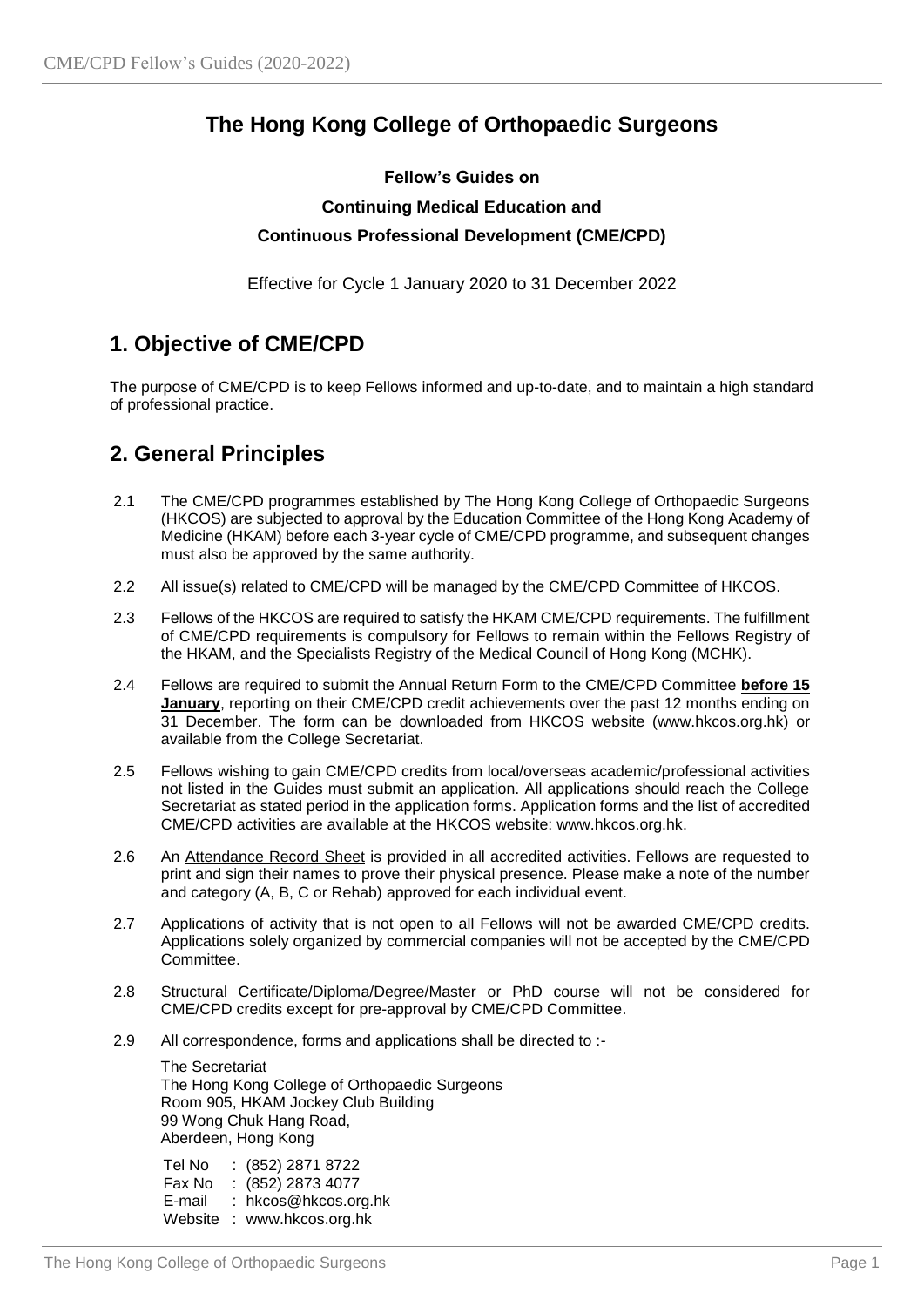# **3. The Cycle**

- 3.1 A cycle of CME/CPD assessment consists of 3 years starting from 1 January 2020 till 31 December 2022.
- 3.2 All new Fellows will commence their first cycle on the first date of the month immediately after their admission to Academy Fellowship. They have to obtain at least 90 CME/CPD points in a 3 years cycle and the first cycle will be counted on a pro-rata basis.
- 3.3 CME/CPD points from one cycle cannot be carried forward to the next cycle.

### **4. CME/CPD Activities**

The status of Categories is determined by the CME/CPD Committee basing on the nature of the programme submitted by organiser of the academic/professional activity. All Formal College Approved Activities (FCAA) are Category A activities and all other non-FCAA activities have to be approved by the CME/CPD Committee with applications as stated in 2.5. The category as well as the number of points awarded are indicated on the Attendance Record Sheet which Fellows sign to indicate their participation. Fellows can claim both passive and active point(s) in a single FCAA but in which the total claim should not be more than the event's principal accreditation.

- 4.1 Passive Participation
	- 4.1.1 Category A points are awarded to academic/professional activities directly related to the practice of Orthopaedics & Traumatology.
	- 4.1.2 Category B points are awarded to academic/professional activities NOT directly related but are relevant to the practice of Orthopaedics & Traumatology. Active CME/CPD accreditation would not be considered by the CME/CPD Committee.
	- 4.1.3 Category C points are awarded to academic/professional activities indirectly related to medical practice subject to the approval of the CME/CPD committee. Active CME/CPD accreditation would not be considered by the CME/CPD Committee.
	- 4.1.4 Category Rehab points are awarded to academic/professional activities directly related to the practice of (Orthopaedic) Rehabilitation.
- 4.2 Active Participation

Active CME/CPD accreditation would not be considered for Category B and Category C activities.

- 4.2.1 Presenting/Chairing in a FCAA
- 4.2.2 Tutor/Lecturer in Clinical Tutorials
- 4.2.3 Self Learning
- 4.2.4 Publication
- 4.2.5 Participation in Quality Assurance and Medical Audit
- 4.2.6 Examiner in Examinations
- 4.2.7 Setting Examination Questions
- 4.2.8 Participation in Interactive Workshop
- 4.2.9 Clinical Attachments
- 4.2.10 Authors/Writers for HKCOS PIC Web
- 4.2.11 Lecturers/Tutors/Table Instructors in College held Basic Orthopaedic Bioskill Workshop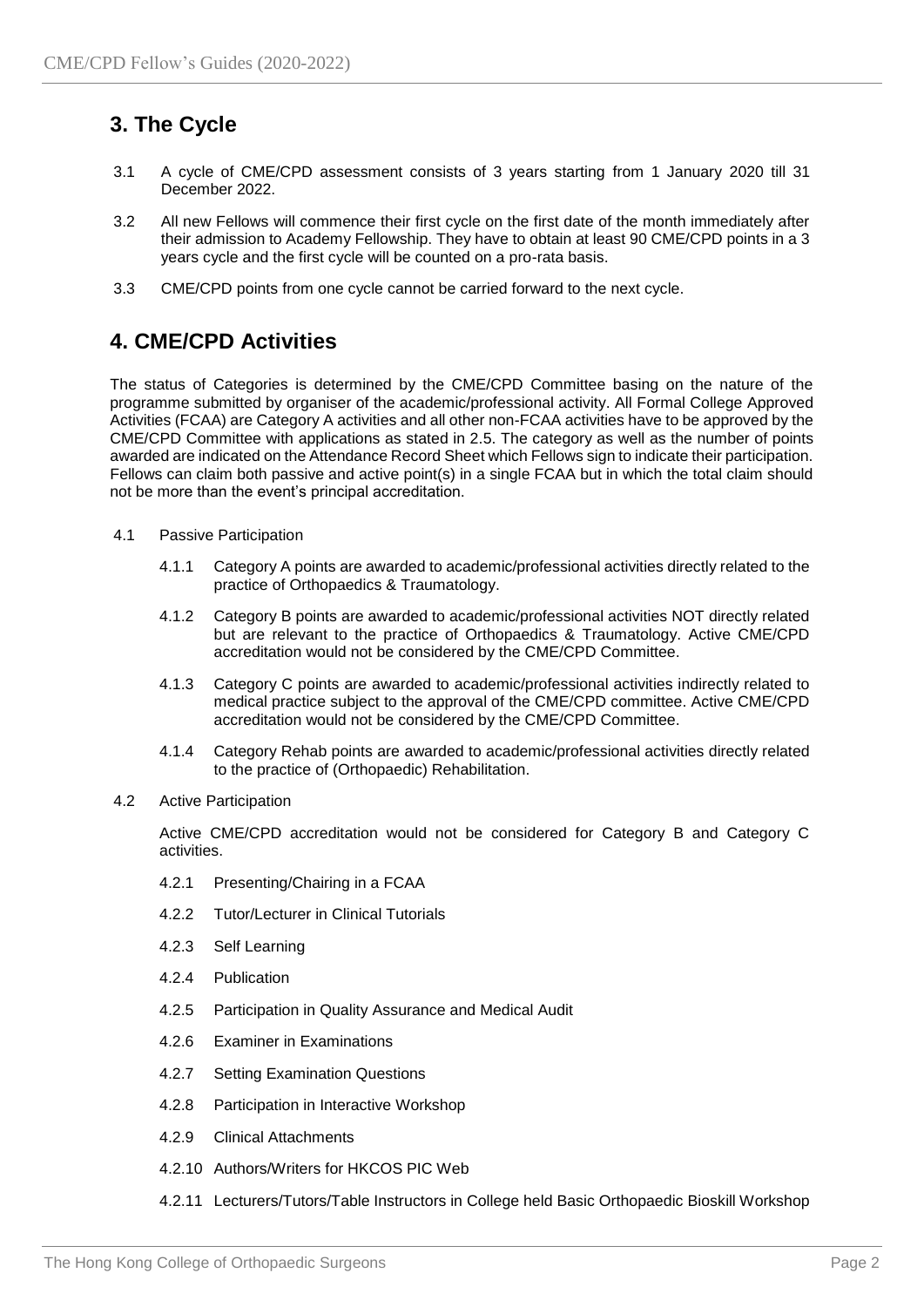### **5. CME/CPD Requirements of the Cycle**

- 5.1 The minimum CME/CPD requirement is 90 points in a 3-year cycle.
- 5.2 The HKCOS recommends Fellows to earn a minimum of 10 points over each calendar year in achieving the entire cycle requirements.
- 5.3 Over a 3-year cycle, not more than 75 points can be awarded for passive participation.
- 5.4 Fellows enrolled in subspecialties approved by the HKCOS must satisfy the CME/CPD requirements as stipulated by individual Sub-Specialty Boards.
	- 5.4.1 Orthopaedic Specialists (those registered with MCHK) are required to have 90 points over a 3-year cycle. No more than 75 points in passive participations in the cycle with which 60 points must come from Category A. Fellows obtaining with trainer status or acting as Rehabilitation Subspecialty Board Member may have additional requirements as listed below:

| Orthopaedic<br>Specialists       | <b>O&amp;T Trainer</b>                                                                                                                    | <b>Rehab Trainer/</b><br>Rehab Trainer<br>Rehab Board Member Board Member | O&T + Rehab |
|----------------------------------|-------------------------------------------------------------------------------------------------------------------------------------------|---------------------------------------------------------------------------|-------------|
| <b>Basic</b><br>requirement      | ≥30 points per year contributing to ≥90 points per cycle (of which no more than<br>75 passive points with 60 points must come from Cat A) |                                                                           |             |
| <b>Additional</b><br>requirement | 2 210 points per year contributing to 210 Rehab points per year contributing to $≥$<br>$\geq 40$ points per year                          | 40 points per year                                                        |             |

5.4.2 Rehabilitation Specialists (those registered with MCHK) are required to have ≧15 Rehab points per year contributing to ≧90 points per cycle, of which ≧45 points must be Rehab points. Fellows obtaining with trainer status may have additional requirements as listed below:

| Rehabilitation<br><b>Specialists</b> | <b>O&amp;T Trainer</b>                                                                                                                       | <b>Rehab Trainer</b>                                                           | IO&T + Rehab<br><b>Trainer</b> |  |  |
|--------------------------------------|----------------------------------------------------------------------------------------------------------------------------------------------|--------------------------------------------------------------------------------|--------------------------------|--|--|
| Basic<br>requirement                 | $ \geq$ 30 points per year contributing to 90 points per cycle (no more than 75 passive)<br>points of which $\geq$ 15 Rehab points per year) |                                                                                |                                |  |  |
| <b>Additional</b><br>requirement     | points per year)                                                                                                                             | ≥10 points per year contributing to ≥ 40 points per year (of which ≥ 15 Rehab) |                                |  |  |

#### 5.5 Passive Participation

- 5.5.1 Passive participation is audience participation in FCAA.
- 5.5.2 The minimum number of point awarded is 1 which is equivalent to one hour or more of audience participation in a FCAA. Fractional points are not normally awarded.
- 5.5.3 Normally, no more than 5 points are awarded for FCAA lasting a full day. No more than 3 points for a half day meeting. No more than 15 points are awarded for participation in a single specified FCAA.
- 5.5.4 No Fellow may claim more than 15 points from any single specified FCAA.
- 5.5.5 A Fellow must obtain proof of participation either by obtaining a certificate of attendance or sign up in the Fellows' Attendance Record Sheet so provided.
- 5.5.6 Evidence of participation need not be submitted during annual CME/CPD return but it must be kept by the Fellow until the current CME/CPD cycle requirement is completely fulfilled.

#### 5.6 Active Participation

Active CME/CPD accreditation would not be considered for Category B and Category C activities.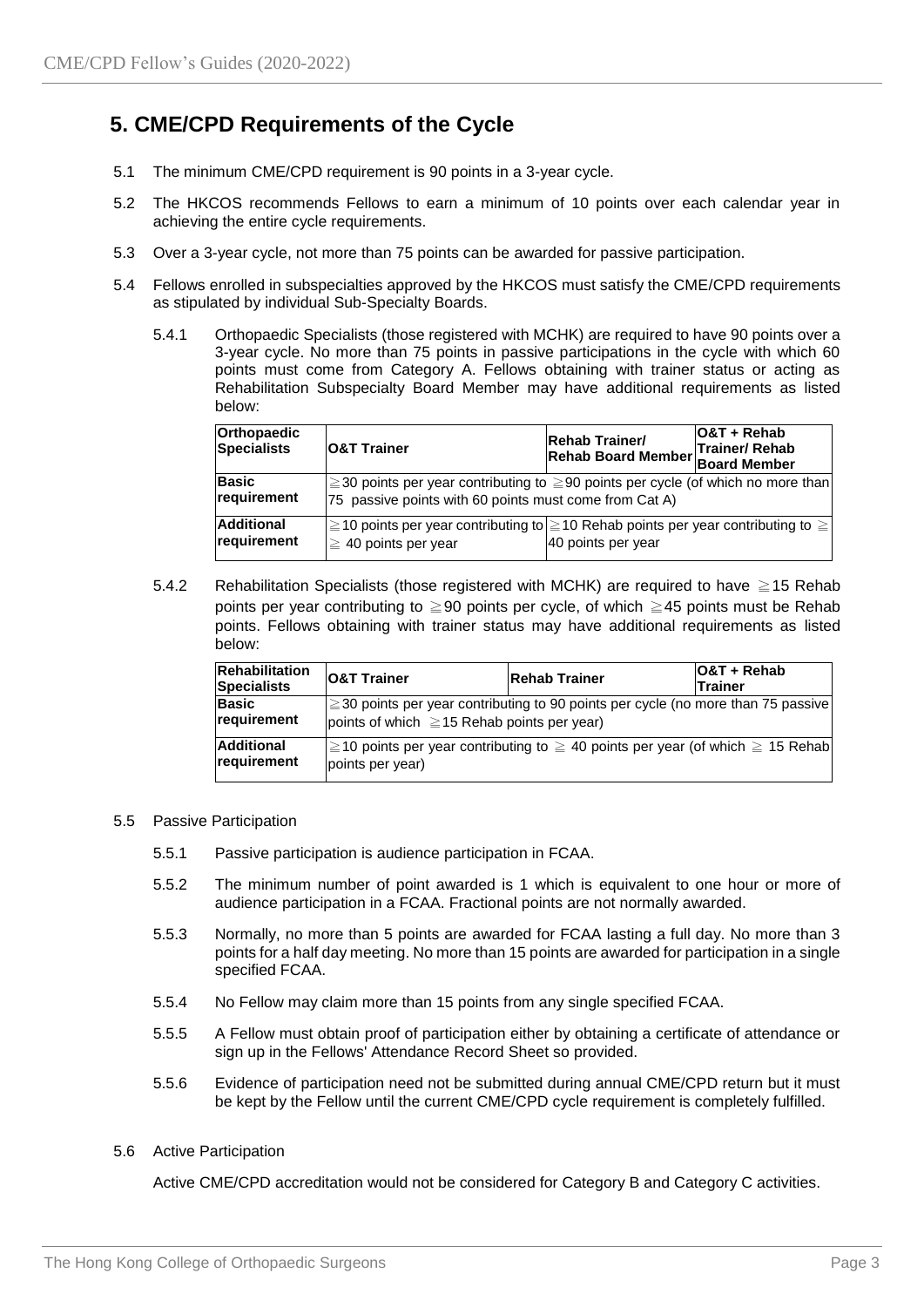#### *5.6.1 Presenting/Chairing in a FCAA*

- (i) Fellows will be awarded 1 point for presentation less than 15 minutes; 2 points for presentation more than 15 minutes; and maximum 3 points for presentation more than 30 minutes.
- (ii) To apply points by chairing in a FCAA, Fellows shall submit written documents e.g. summary content or collection/analysis of data.

#### *5.6.2 Tutor/Lecturer in Clinical Tutorials*

A Fellow will be awarded 2 points per session for being Tutor in the College Clinical Tutorials.

- *5.6.3 Self Learning*
	- (i) Self learning is restricted to a list of accredited Journals and HKCOS approved elearning CME/CPD programme.
	- (ii) To apply points by journal study, Fellows shall submit a copy of the abstract or summary of the article together with a written comment of no less than 100 words. The article must be published within three years of the year of CME/CPD points claim. One Category A or Rehab point will be awarded for each submission.
	- (iii) For e-learning, normally one Category A point will be awarded for one hour study.
	- (iv) The ceiling for self learning is 15 points per year.

#### *5.6.4 Publication*

- (i) Only those related to Orthopaedics & Traumatology are accredited.
- (ii) A publication will accrue CME/CPD points only when the material is published.
- (iii) First page of chapters or scientific papers, poster abstracts or reviewer's reports should be submitted together with the Annual Return Form.

| <b>Type of Publication</b>                                 |                                          | 1st Author   2nd Author   Reviewers |  | <b>Others</b> |  |
|------------------------------------------------------------|------------------------------------------|-------------------------------------|--|---------------|--|
| <b>Book Chapters</b>                                       | (To be decided by the CME/CPD Committee) |                                     |  |               |  |
| Original Paper in Indexed College<br>Approval Journals     | 10                                       | 5                                   |  |               |  |
| Original Paper in Non-indexed<br>College Approval Journals | 5                                        |                                     |  |               |  |
| Poster Presentation in approved<br>activities              | 2                                        |                                     |  |               |  |
| <b>PIC Articles</b>                                        | 2                                        |                                     |  | າ             |  |

- *5.6.5 Participation in Quality Assurance and Medical Audit*
	- (i) Activities such as Mortality and Morbidity meetings, Clinical/Surgical review or audit; Peer review of operative practice, other activities that examine and evaluate the clinical care of patients, are accepted as a form of CME/CPD.
	- (ii) Only those related to Orthopaedics & Traumatology with participation of a minimum of 4 Fellows are accredited.
	- (iii) A Fellow will be awarded 1 point per hour for participation in Mortality and Morbidity meeting. A maximum of 8 points may be awarded per year.
	- (iv) A Fellow must submit a written report on quality assurance and medical audit activities he/she has participated for approval. A maximum of 15 points may be awarded per year.
	- (v) 5 points per cycle is strongly recommended by HKAM so as to maintain a balanced CME/CPD profile with a mix of different activities.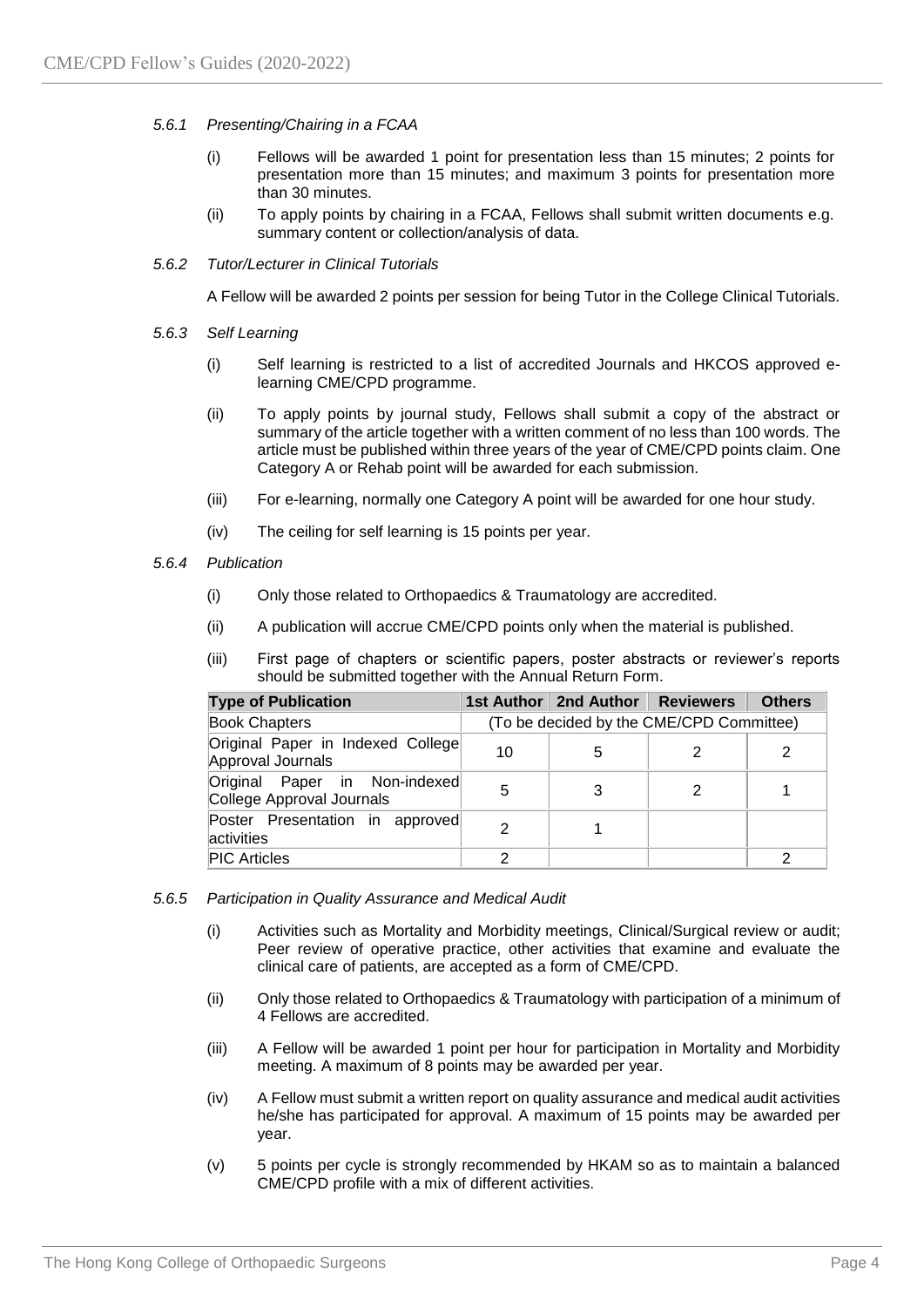#### *5.6.6 Examiner in Examinations*

A Fellow will be awarded 10 points as examiner or organiser (organiser refers to the Chief Examiner and the College Censor) in HKCOS Exit Examination or in Joint Specialty Fellowship Examination in Singapore, and 5 points for Hong Kong Intercollegiate Board of Surgical Colleges Membership Examination.

#### *5.6.7 Setting Examination Questions*

- (i) Only referred to question accepted by Censor/Examination Committee for HKCOS Exit Examination and Hong Kong Intercollegiate Board of Surgical Colleges Membership Examination.
- (ii) Every 3 Multiple Choice Questions (MCQ) accepted by the HKCOS Examination Committee and Hong Kong Intercollegiate Board of Surgical Colleges Membership Examination will be awarded 1 point. 1 Short Answer Question (SAQ) will be awarded with 1 point. Fellows would be certified by the Examination Committee for each CME/CPD point.
- (iii) The certified CME/CPD points can be submitted once across years of a cycle.

#### *5.6.8 Participation in Interactive Workshop*

Demonstration or participation in hands-on workshop would be accredited with prior application to CME/CPD Committee.

- *5.6.9 Clinical Attachments*
	- (i) Fellows can apply to the CME/CPD Committee for accreditation of their local or overseas clinical attachment provided that the following criteria are fulfilled.

-Apply to the CME/CPD Committee at least one month before the proposed attachment.

-A report should be submitted for verification after the attachment.

- (ii) The maximal CME/CPD points granted for an activity shall not be more than 15 points.
- (iii) No more than 3 points would be granted for clinical attachment lasting for one month or less.

#### *5.6.10 Authors/Writers for HKCOS PIC Web*

- (i) Fellows will be awarded 2 points per each article approved and accepted to post on the HKCOS PIC Web by the Public Information Committee.
- (ii) Fellows will be awarded 2 points for updating or translating each monolingual (Chinese or English) article on HKCOS PIC Web, providing that the update or translation is approved and accepted to post on the HKCOS PIC Web by the Public Information Committee.
- *5.6.11 Lecturers/Tutors/Table Instructors in College held Basic Orthopaedic Bioskill Workshop*
	- (i) Lecturers/Tutors will be awarded 1 point for lecturing/tutoring less than 15 minutes; 2 points for more than 15 minutes; and 3 points for more than 30 minutes.
	- (ii) Table Instructors will be awarded 1 point for a half day workshop and 2 points for a full day workshop.

#### *5.6.12 Undergraduate and Postgraduate Teaching*

Undergraduate and postgraduate teaching may be accepted as a form of CME/CPD, subject to a quality assurance process and a maximum of 5 points in a cycle.